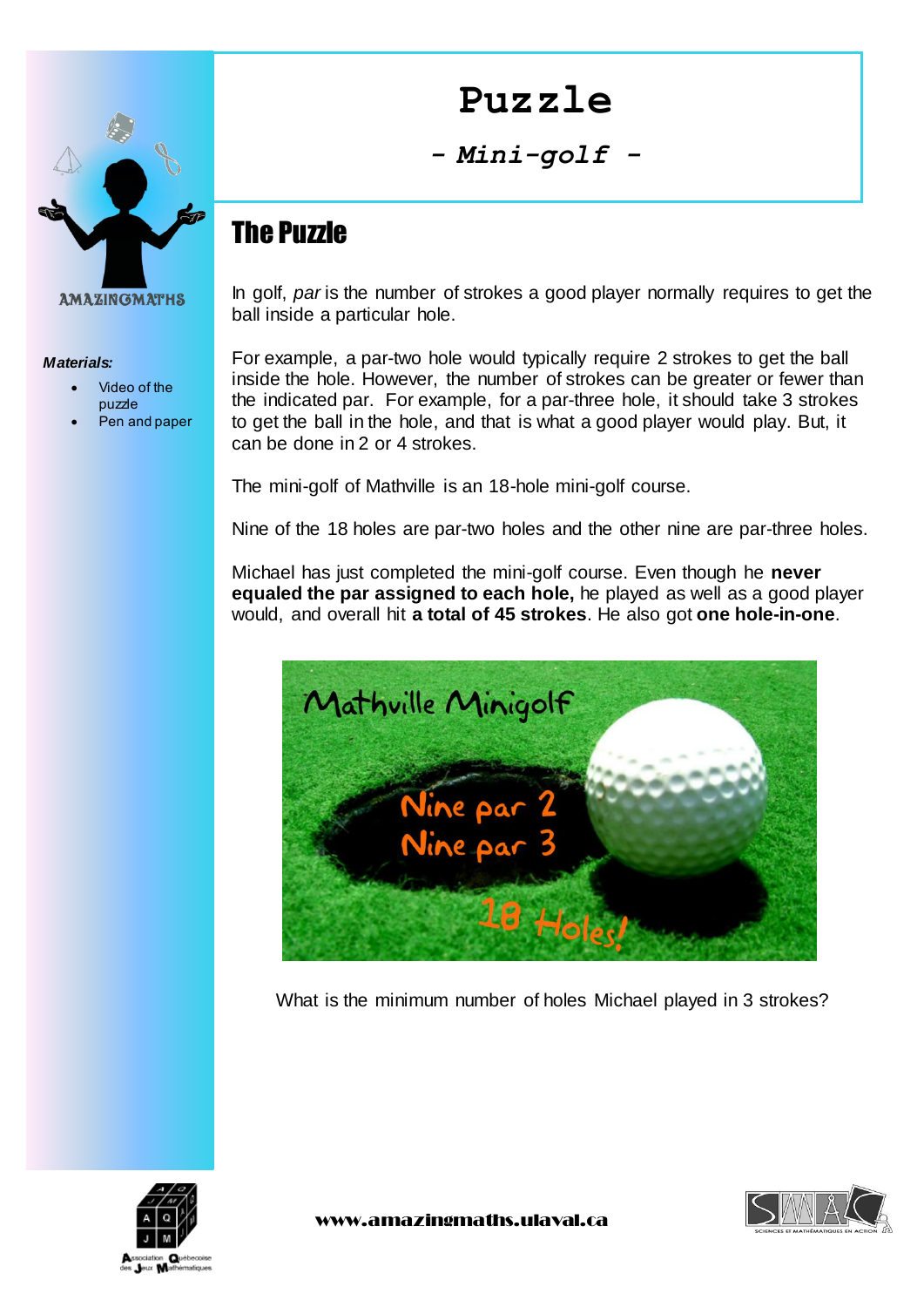

## **Puzzle Solution**



#### **The answer:**

Michael played a minimum of 6 holes in 3 strokes.

#### **Possible solution:**

We know that Michael played a total of 45 strokes, which is equivalent to a good player. **A good player plays the par associated with each hole.** As there are 9 par-two holes and 9 par-three holes, this means par for the whole course is 45 since  $(9x2) + (9x3) = 45$ .

Since we know that "**he never equaled the par assigned to each hole**", we know that Michael played either a greater or fewer number of strokes than the par assigned for each hole.

If we want the final number of strokes to equal 45, we must continuously try to bring ourselves back to the average number of final strokes (45) without having the same number of par associated to each hole. For example, if for a par-three hole Michael did 4 strokes, he did one more stroke than the par. So, for another hole, Michael must then do one less stroke than the indicated par for his total number of strokes to return to the total par (45).

Additionally, we know that there is a maximum of 9 holes for which Michael hit 3 strokes (the nine par-two holes), and a maximum of 9 holes for which he hit 2 strokes (the nine par-three holes).

To properly solve this puzzle, we can start with the maximum number of holes played in 3 strokes and then try to reduce this quantity to get to the minimum number of holes played in 3 strokes.

Let's start with the possibility that all the par-two holes were done in 3 strokes and all the par-three holes were done in 2 strokes (this will allow us to easily have our final number of 18 holes played in 45 strokes).

This possibility would allow us to get 9 holes played in 2 strokes and 9 holes played in 3 strokes.



However, we know that Michael did **one hole-in-one.** So, we must change our possibility.

To satisfy the criteria of having the least number of holes played in 3 strokes, let's change one hole of 3 strokes for the hole played in 1 stroke. We now have 2 points less than the required 45.  $[(9x2) + (8x3) + 1 = 43]$